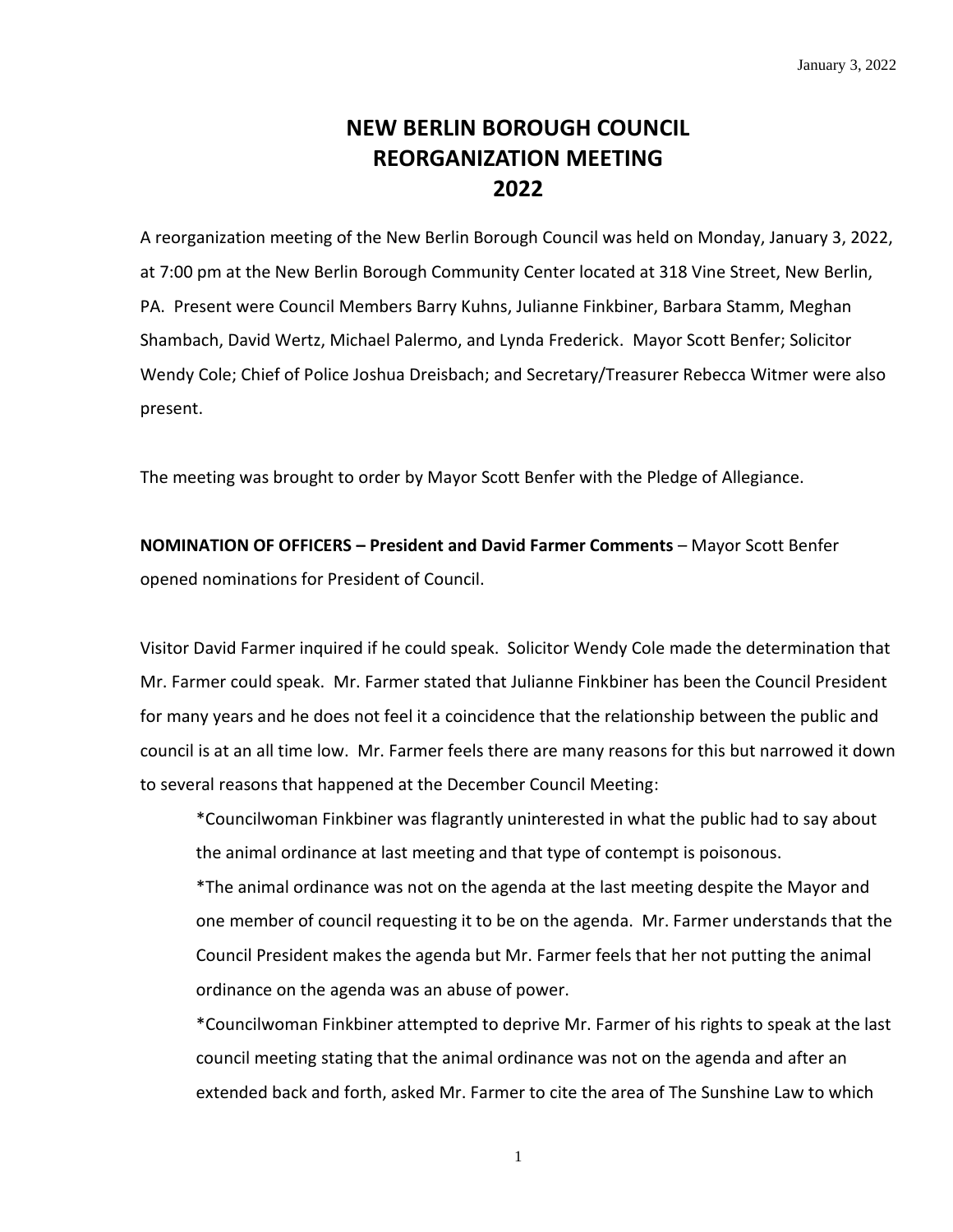he was referring. If Mr. Farmer did not have a good knowledge of The Sunshine Law, he would not have been able to do so.

\*Councilwoman Finkbiner has had the power for a long time and uses it to suppress others.

Mr. Farmer asked that council elect a new Council President who will not use their power to suppress others and who will heal the rift created in the community.

**First Nomination** - President- Councilwoman Lynda Frederick nominated Councilwoman Julianne Finkbiner for President of Council. Councilwoman Meghan Shambach made a 2<sup>nd</sup> to the nomination. Councilwoman Julianne Finkbiner accepted the nomination. Vote was taken with Lynda Frederick, Julianne Finkbiner, and Meghan Shambach in favor of the nomination.

**Second Nomination –** Councilman Michael Palermo nominated Councilwoman Meghan Shambach for President of Council. Councilman Barry Kuhns made a 2<sup>nd</sup> to the nomination. Councilwoman Meghan Shambach accepted the nomination. Vote was taken with Councilwoman Barbara Stamm, Councilman David Wertz, Councilman Michael Palermo, and Councilman Barry Kuhns in favor of the nomination.

Mayor Scott Benfer turned the meeting over to President Meghan Shambach.

**Vice- President** – President Meghan Shambach opened nominations for Vice-President of Council. Councilman David Wertz nominated Councilman Barry Kuhns for Vice-President of Council. Councilman Michael Palermo made a 2<sup>nd</sup> to the nomination. Councilman Barry Kuhns accepted the nomination. No other nominations were made. Vote was taken with all in favor and none opposed. Nomination affirmed.

**President Pro-Tem –** President Meghan Shambach opened nominations for President Pro-Tem of Council. Councilman David Wertz nominated Councilwoman Julianne Finkbiner for President Pro-Tem of Council. Councilman Michael Palermo made a 2<sup>nd</sup> to the nomination. No other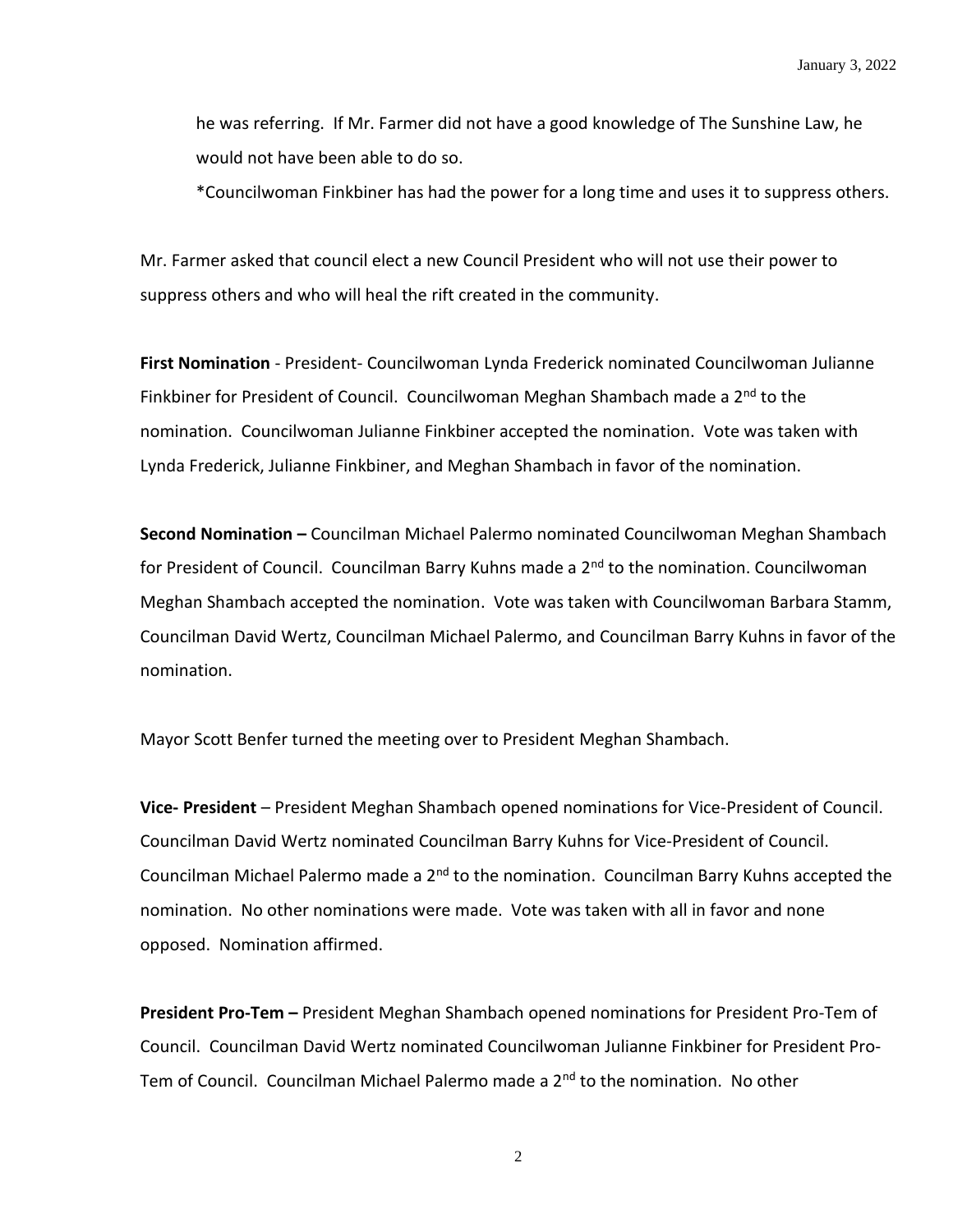nominations were made. Vote was taken with all in favor and none opposed. Nomination affirmed.

Council collectively discussed and President Meghan Shambach appointed the listed committees and representatives as needed. Those committees are listed for the record.

#### BOROUGH COUNCIL OFFICERS

President Meghan Shambach Vice-President Barry Kuhns Pro-Tem Julianne Finkbiner

### FINANCE COMMITTEE

Julianne Finkbiner Barry Kuhns Lynda Frederick

### POLICE COMMITTEE

Barbara Stamm Michael Palermo Barry Kuhns Mayor Scott Benfer

#### PERSONNEL COMMITTEE Lynda Frederick David Wertz

Barbara Stamm

### CK COG REPRESENTATIVE

Julianne Finkbiner until 1-3-23 (CK COG resolution 3 year appointment)

BORO. REP. TO EARNED INCOME TAX COMM. Lynda Frederick Alternate: Mayor Scott Benfer

STREET DEPT. SUPERVISOR Curt Keister

CHIEF OF POLICE Joshua Dreisbach

## SECRETARY/TREASURER Rebecca Witmer

BOARD OF VACANCY John Smith

ZONING OFFICER David Mull

## ZONING HEARING BOARD

Ken Martin Jeremy Shambach Bonnie Hamilton Alt: David Farmer

### PLANNING COMMISSION

Sally Farmer, President Diane Lengle, Secretary Elaine Hopkins Barry Kuhns Betty Kratzer

### EMERGENCY MANAGEMENT COORDINATOR

Jared Stumpff Responsibility defaults to Borough President in absence of EMC

## NEW BERLIN MUNICIPAL AUTHORITY

Kurt Zimmerman, Chair 12/31/25 Michael Palermo 12/31/23 Brian Smith 12/31/24 Vacancy William Stackhouse – 12/31/22 Crystal Johnson, Secretary/Treasurer Mark Lemon, Solicitor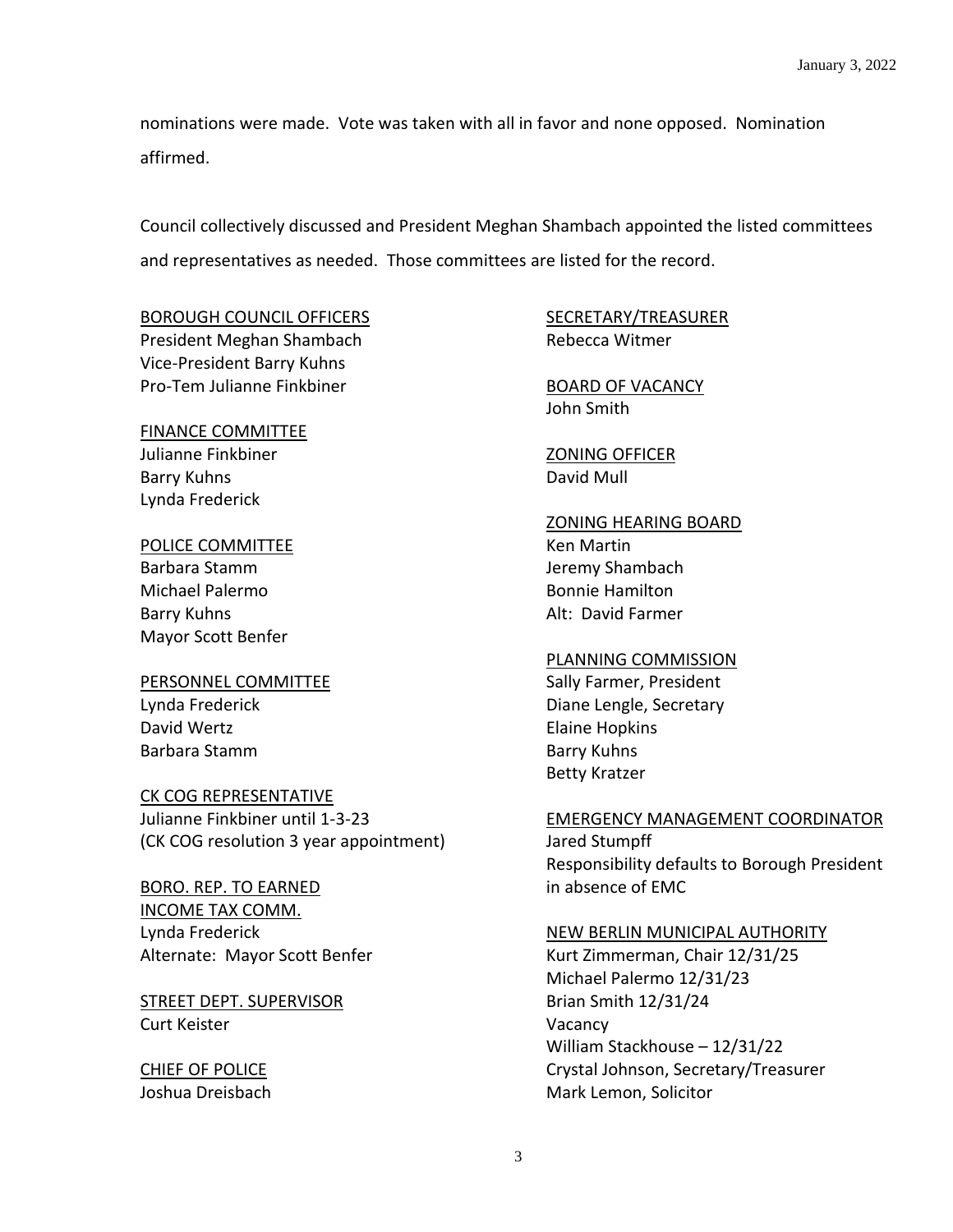#### LIASON TO MUNICIPAL AUTHORITY Michael Palermo

Alt:

## MAYOR

Scott Benfer

## BOARD OF AUDITORS – ELECTED Matthew Hamilton

## RECREATION ASSOCIATION

Cub Snook, President Duane Gessner, Vice President Barbara Stamm, Secretary Nelson Longacre, Treasurer Linda Walter James Sheakley Matt Johnson DJ Mapes Darren Mensch Chelsea Mensch

# MIFF/NB LITTLE LEAGUE AUX.

Mike Diehl, President Chris Weikle, Vice President Linda Johnson, Sec./Treas.

## PUBLIC SAFETY COMMITTEE

Joshua Dreisbach, Chief of Police David Wertz, Council Rep. Meghan Shambach, Council Rep. Brandon Resseguie, Fire Department Brian Smith, NBMA Jarred Stumpff – New Berlin EMC

## ACTIVITIES COMMITTEE

Shirl Hummel, Treasurer Barbara Stamm Kelly Roush Logan Roush Steve Cusick Sherry Cusick Kay Trick Betty Hollenbach John Showers Bonnie Hamilton Meghan Shambach

## FIRE DEPARTMENT OFFICERS

Tim Shaffer – Chief 401 Steve Resseguie – Chief 402 Brandon Resseguie – Chief 403 Brad Benfer – Captain 405 Eric Wetzel – Lieutenant 410 Jerry Johnson – Lieutenant 411

### EMERGENCY MEDICAL SERVICES/FIRE DEPARTMENT

Jared Stumpff – EMS Captain 420 Corey Wenrick - EMS Lieutenant 421 Donna Wenrick– EMS Lieutenant 422

FIRE POLICE CAPTAIN Dallas Brinninger

FIRE POLICE LIEUTENANT Tom Hackenberg

FIRE COMPANY REPRESENTATIVE David Wertz \*\*Fire Company Meetings are the first Tuesday of the Month at 7pm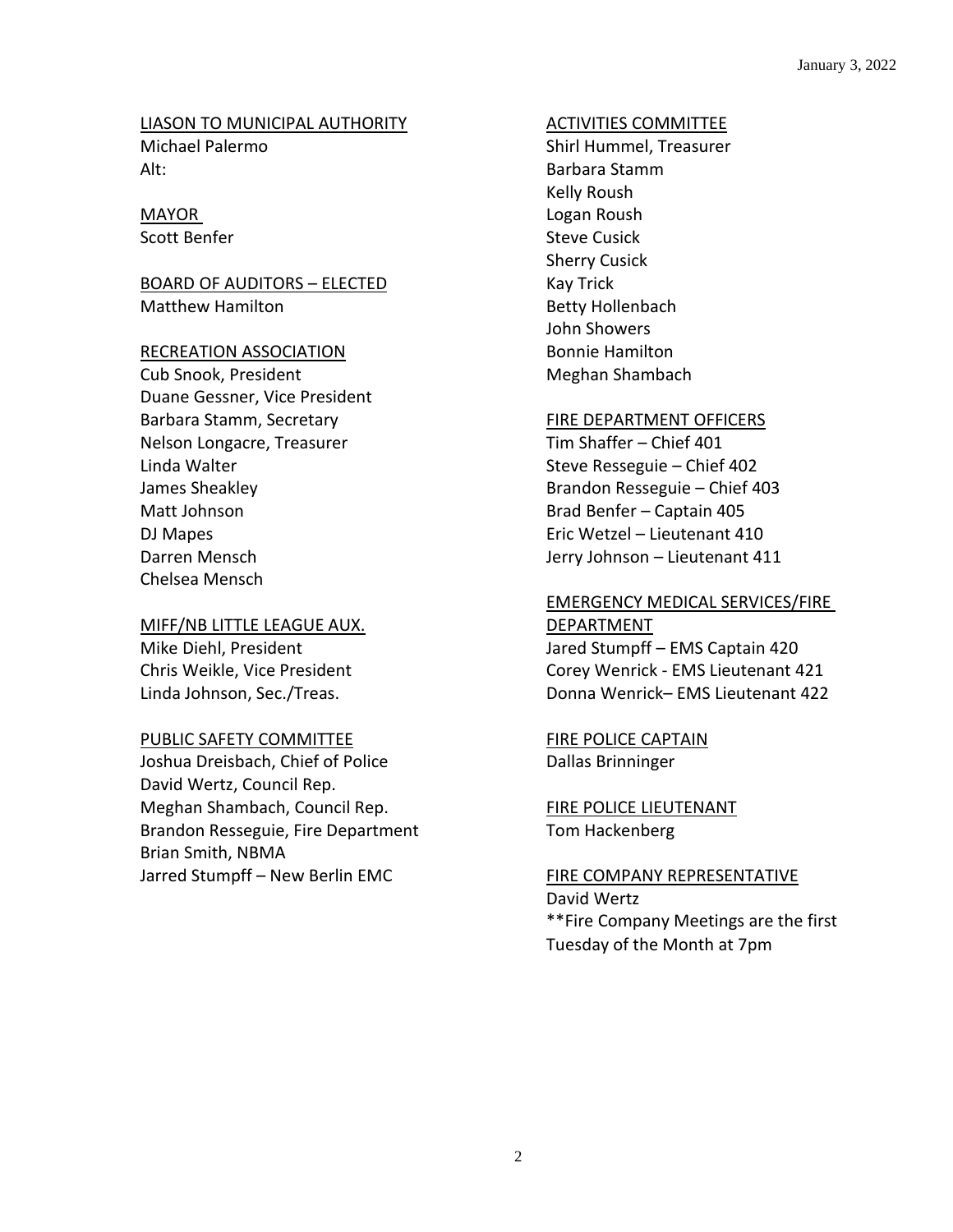Pertinent discussions and motions regarding the appointments and representatives to committees were as follows:

**Zoning Hearing Board** - Ken Martin, Jeremy Shambach and Bonnie Hamilton were appointed to the New Berlin Zoning Hearing Board and David Farmer was appointed an alternate member of the New Berlin Zoning via Resolution 2022-2.

**Motion – Resolution 2022-2** – Councilman Michael Palermo made a motion to adopt Resolution 2022-2 appointing New Berlin Zoning Hearing Board Members. Vice-President Barry Kuhns made a 2nd to the motion. Vote was taken with all in favor and Julianne Finkbiner opposed. Motion carried.

**New Berlin Municipal Authority – Board Vacancy** – There is still a vacancy on the New Berlin Municipal Authority Board for the term expiring 12-31-26. Anyone appointed will be fulfilling that term.

**Auditor** – There are two auditor seats that need to be filled. Matthew Hamilton is the only current auditor. At least one other auditor will be needed to audit the 2021 General Fund Account.

**Workers Compensation Resolution** – The workers compensation resolution discussed last year must be passed every year. The resolution is regarding Act 108 of 2020 impacting workers compensation for the fire company. The act adds classifications of members of fire companies to the Workers Compensation Act and states under what circumstances each type of member is eligible for workers compensation coverage. The Operational Support activities as designated by the act were modified as follows:

#### Operational Support Activities

- 1. Maintaining the Station and Equipment
- 2. Acting as a Trustee
- 3. Organizing Fundraisers
- 4. Providing Information Technology Support
- 5. Assisting with Recruitment and other Administrative Tasks